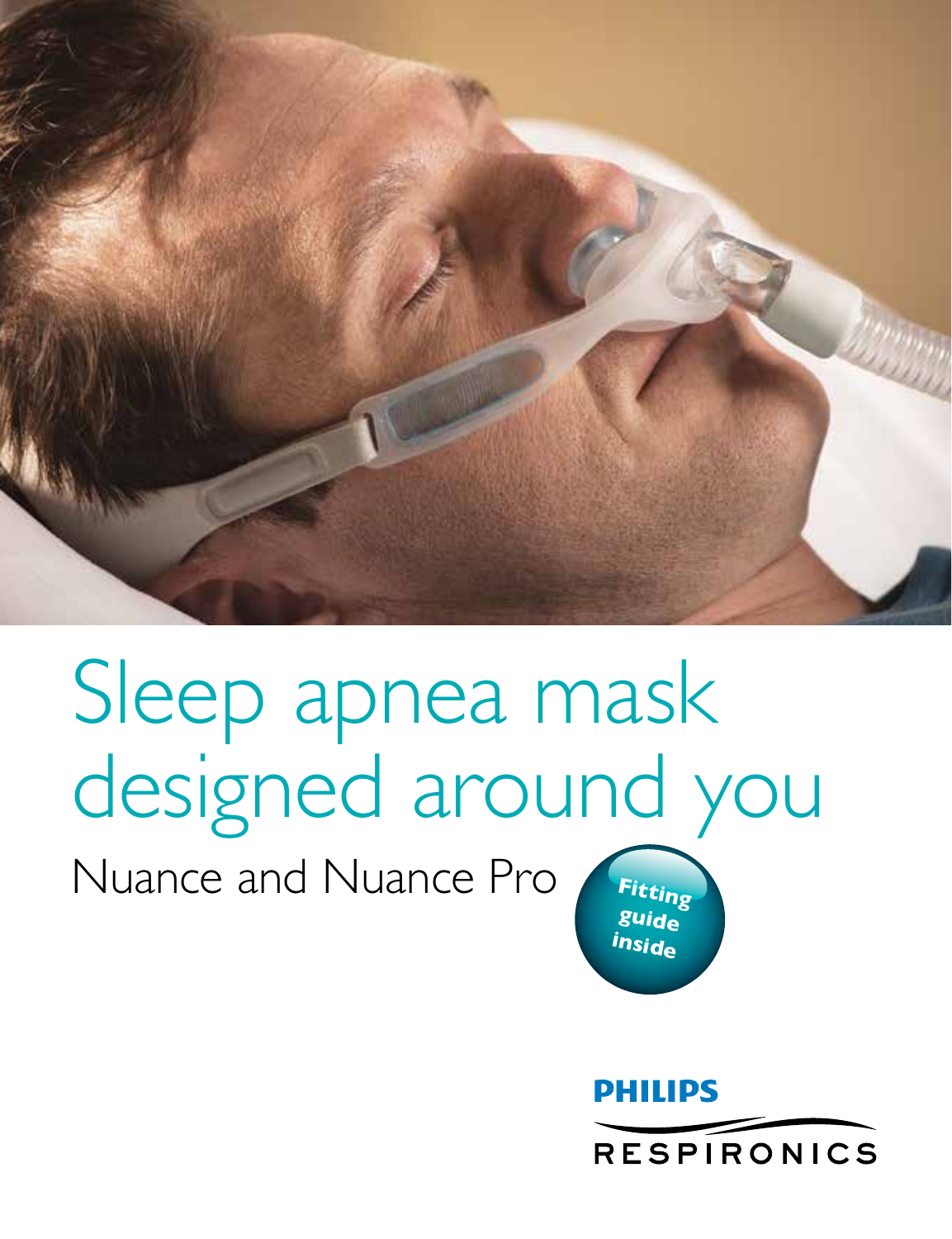### **Congratulations**

You're about to experience our latest innovation in nasal pillows mask technology, Nuance and Nuance Pro.

Nuance and Nuance Pro's unique designs seal just around your nostrils.

- Patients indicated that Nuance gel pillows cause fewer and less severe red marks on their cheeks than the leading pillows mask\*
- All three cushion sizes in one package
- Lightweight, flexible tubing
- Patients indicated less nostril discomfort and irritation compared to the industry leading pillows mask\*

Users rated the Nuance and Nuance Pro gel pillows sleep apnea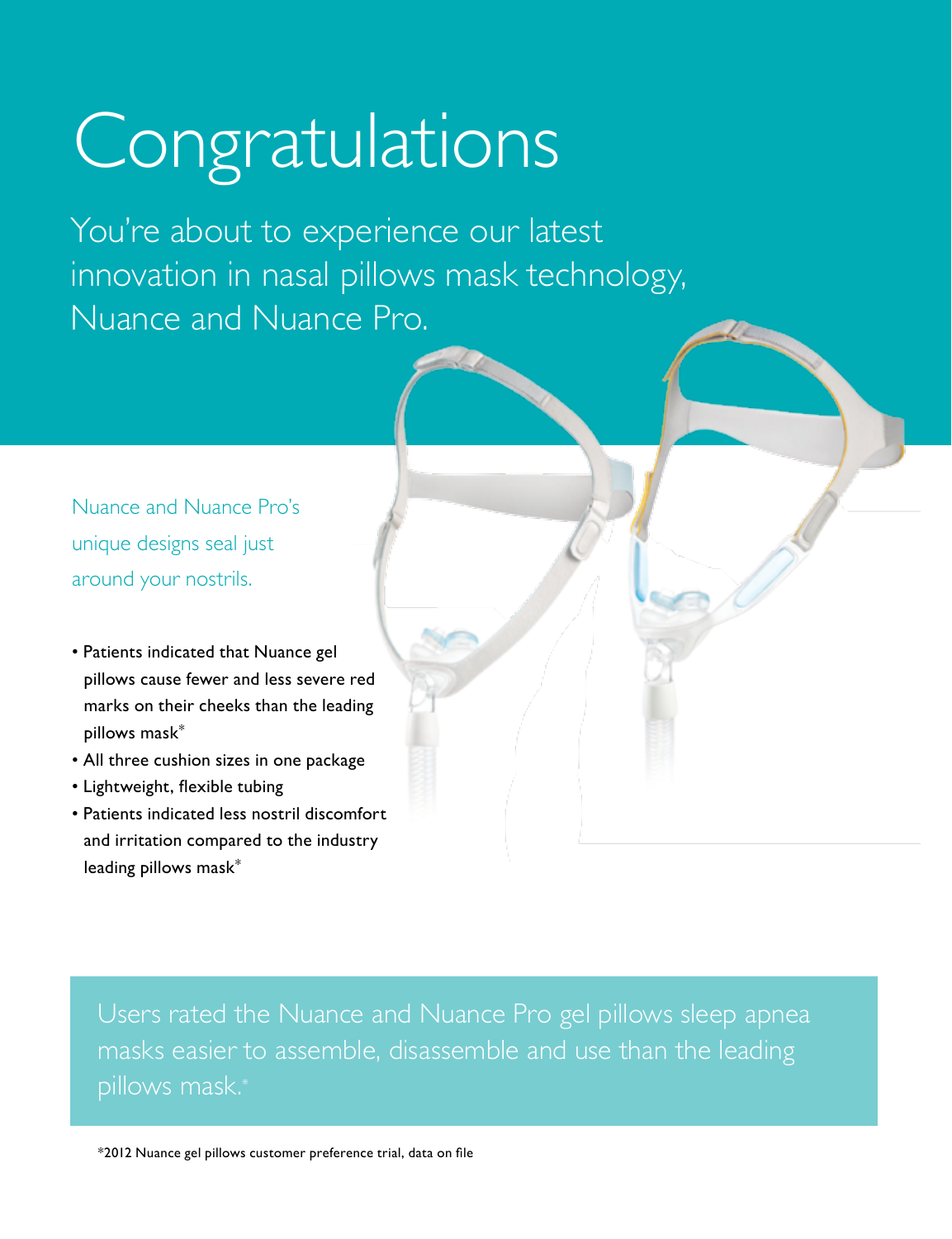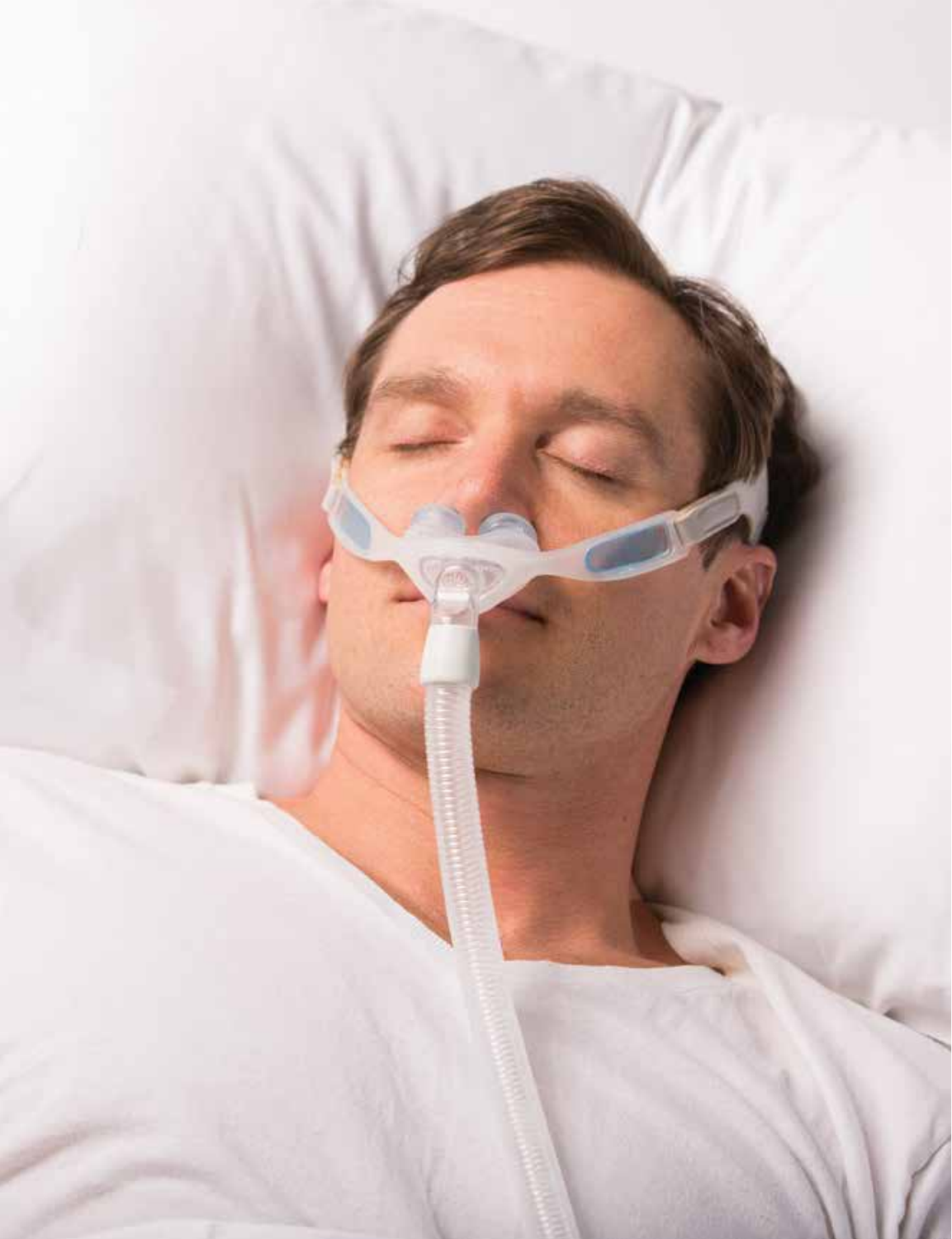### Nuance and Nuance Pro's features just for you:

- Comfortable gel pillows offer a superb seal
- Lightweight and simple to use
- Appealing minimal design

Self-adjusting strap with a loop that can hold the tube when the tube is placed over the crown of the head

Gel pillows offer exceptional comfort and seal

A fabric frame (Nuance) enhances patient comfort; also available in a gel padded frame (Nuance Pro)

Lightweight, flexible tubing

Nuance mask

**DIAILIPS** RESPIRONICS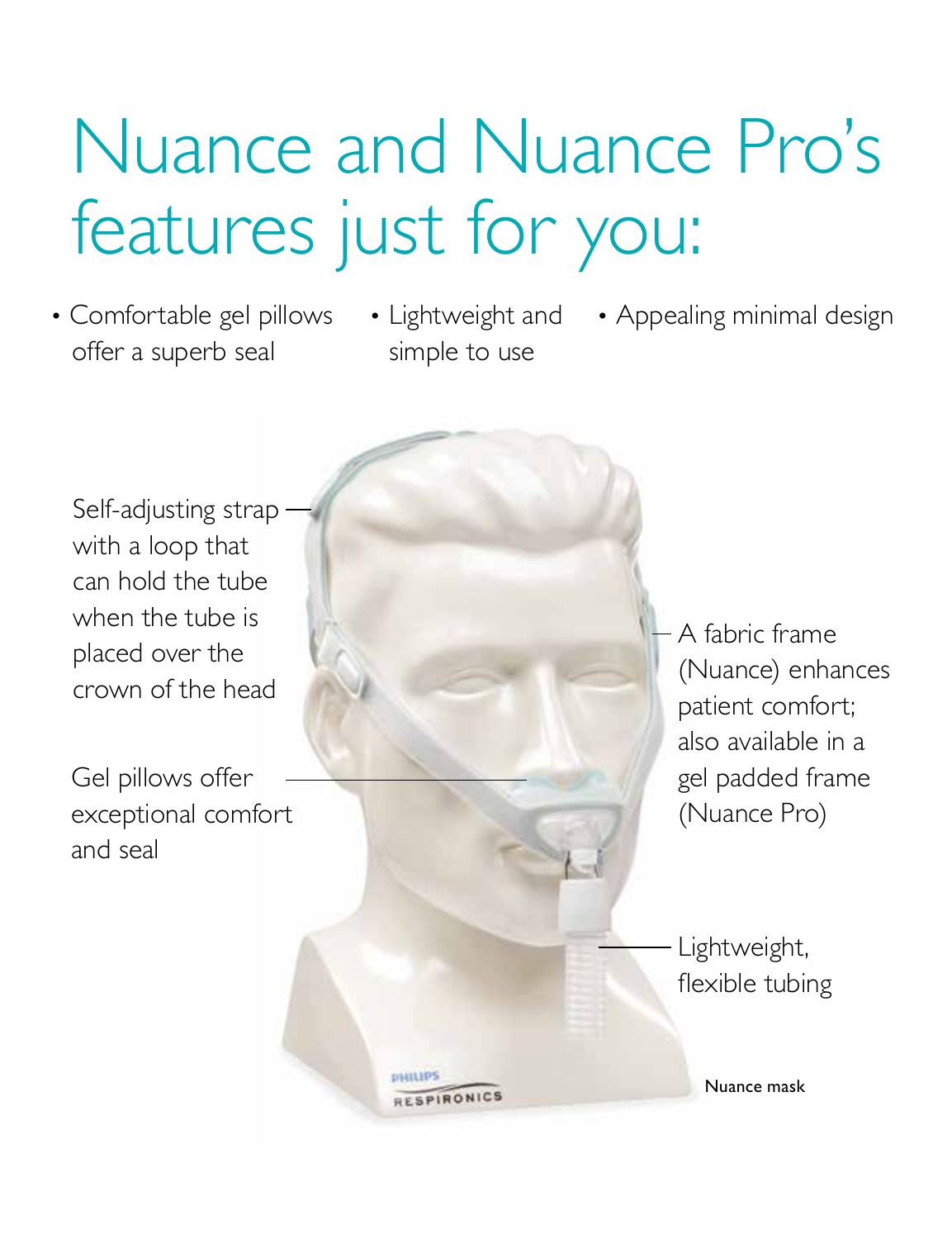# Helpful tips

1

2

3

Here are some helpful tips to keep in mind when using your Nuance and Nuance Pro gel pillows sleep apnea mask:

> Your Nuance and Nuance Pro gel pillows cushion is designed to provide a more comfortable experience. The gel base of the pillows should fit comfortably under your nose; do not push the gel base into your nose.

Nuance and Nuance Pro were designed so that you don't need to over-tighten the mask to create a seal. The mask should fit loose and comfortable. If your skin bulges around the mask, or if you see red marks on your face, loosen the straps.

You can keep your adjustments. Easily remove the mask by grabbing the headgear back strap and slide the headgear forward over your head.

Nuance Pro mask

**PHILIPS** RESPIRONICS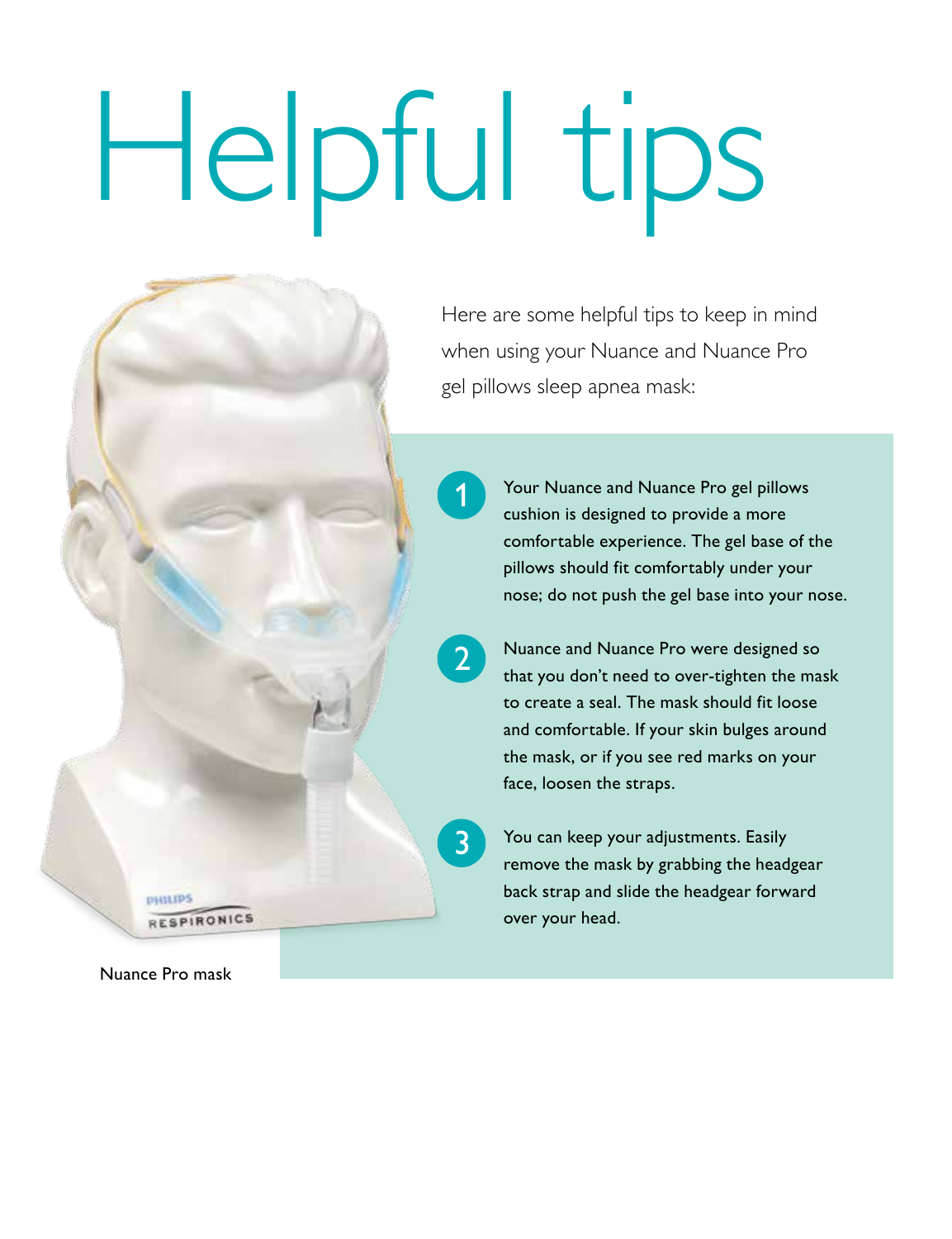### Additional resources

We're dedicated to satisfaction and aim to answer all of your questions about the Amara sleep apnea mask. For more information, including helpful videos, visit *www.philips.us/yournuance*



Philips Respironics Nuance and Nuance Pro are available by prescription only. As with any mask or interface, users may experience certain types of discomfort or irritation. Talk to your doctor to determine if it is right for you. Be sure to ask your homecare provider for more information about Nuance and Nuance Pro.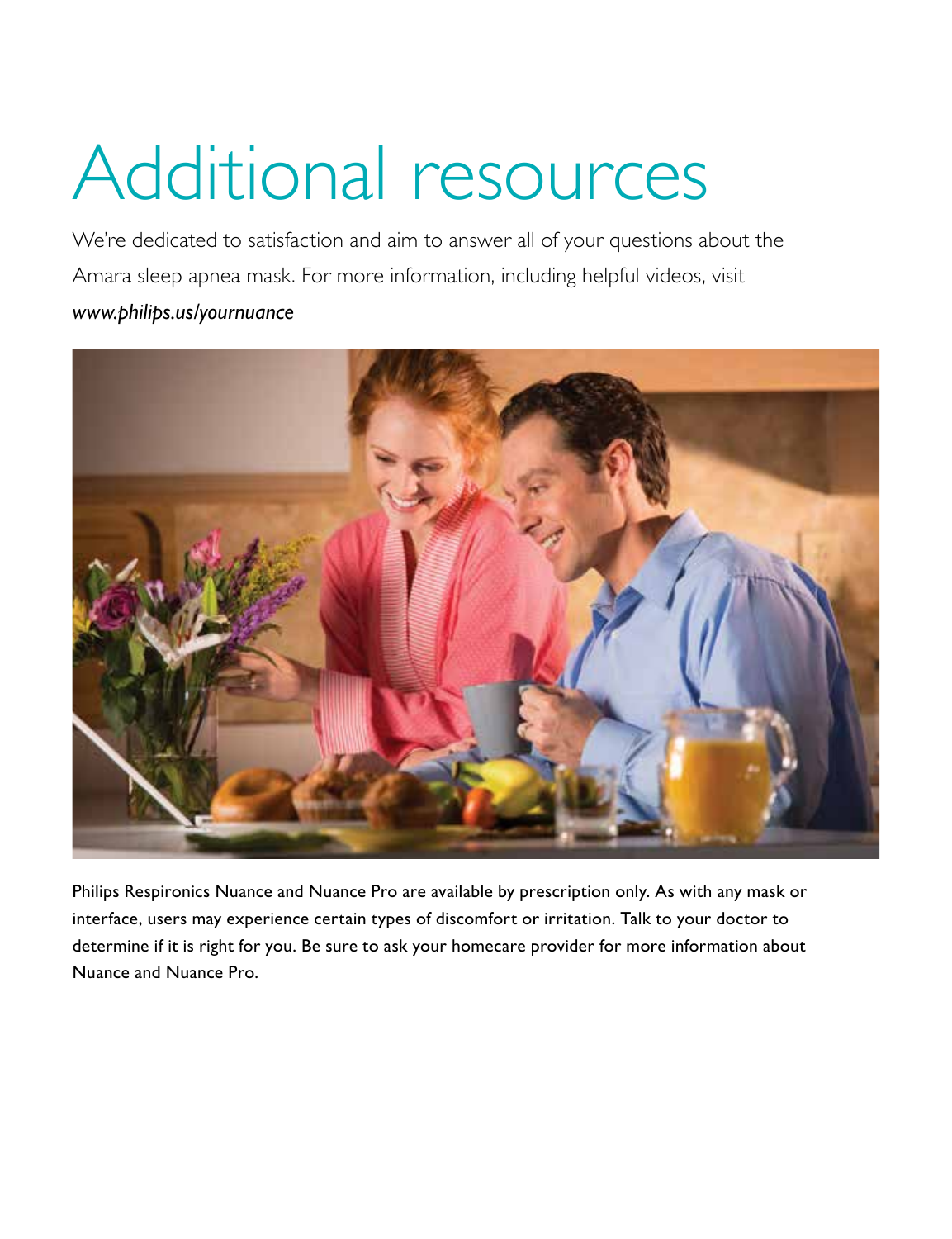### Nuance and Nuance Pro fitting guide

Achieving the right fit with Nuance and Nuance Pro is easy; just follow the instructions or watch a video at *www.philips.us/yournuance*

### **See OIS fitting guide for complete instructions.**



Before putting on the mask, place the pillows cushion tips into your nostrils. Choose the cushion size that sits comfortably under your nose without any gaps. Do not push the pillows gel bases into your nostrils. We encourage you to try multiple cushion sizes to find one that allows you to breathe easily and has the most comfortable fit. A smaller headgear is also available by request.



Pulling the headgear over your head, gently hold the pillows cushion under your nose. The headgear should lie flat against the back of your head.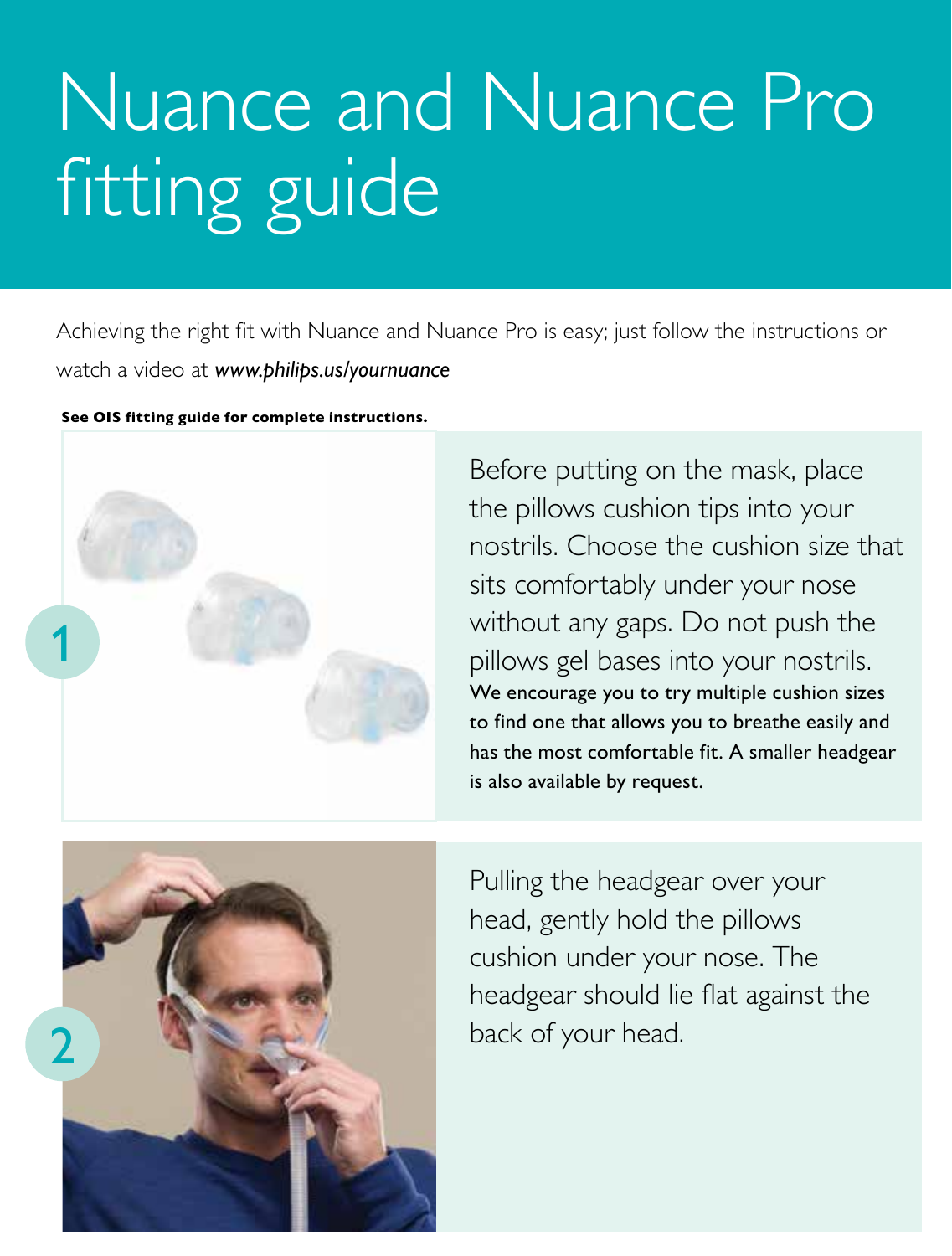

Insert the pillows cushion tips into your nostrils so that they sit comfortably under your nose without any gaps.



Adjust the top crown strap so that the headgear sits just above your ears, similar to glasses. If the side straps are too close to your eyes, loosen the top strap to move the side straps away from your eyes. The headgear should fit loose and comfortable.



Peel the tabs away from the straps, adjust the length evenly by pulling upward, and then press the tabs against the straps to reattach. The mask should rest comfortably against your face. Do not overtighten. If using Nuance Pro with gel pads, the gel pads should sit under your cheek bones.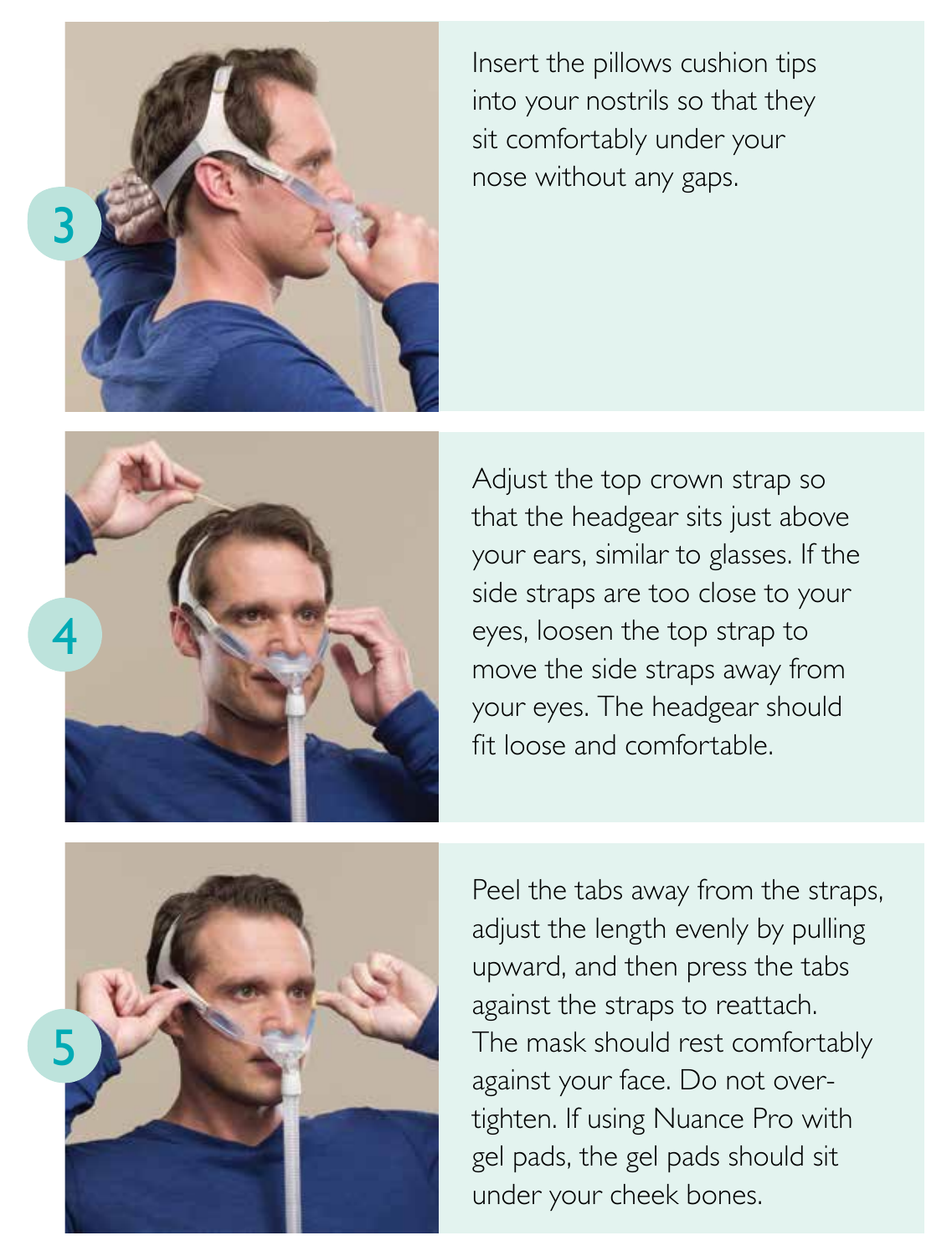

As an option, you may slide the mask tubing through the headgear crown loop before pulling on the headgear. Using the headgear crown loop can help make some sleeping positions much more comfortable.



Now connect the tubing to the flexible tubing that came with your device. Some air leaking is normal.



Assume different sleeping positions. Move around until comfortable. If there are any excessive air leaks, make final